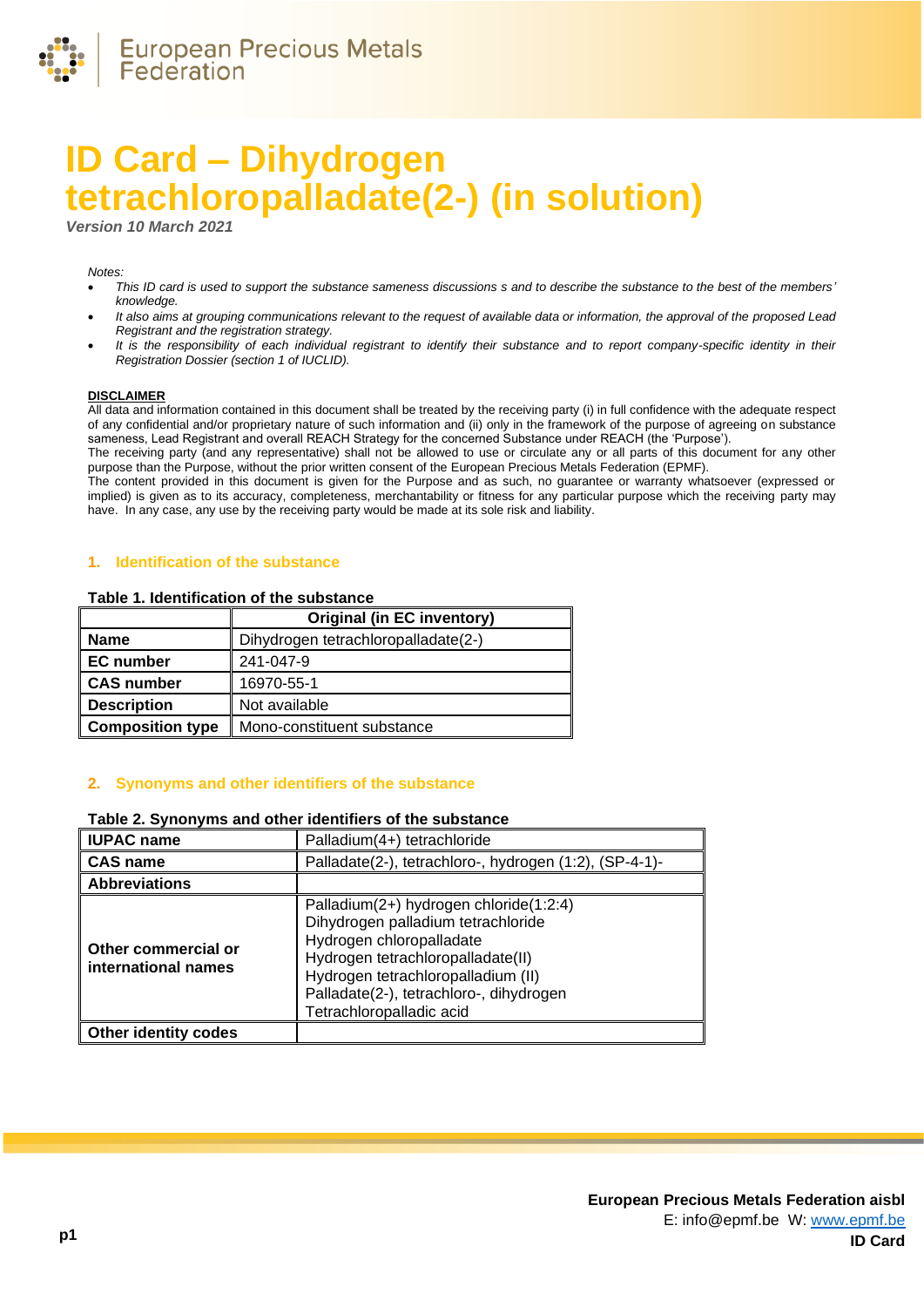

# **3. Substances (with core identifiers) also falling under this substance (with justification)**

None

## **4. Information related to molecular and structural formula of the substance**

#### **Table 3. Information related to molecular and structural formula of the substance**

| <b>Molecular formula</b>                                    | H <sub>2</sub> Cl4Pd                                                                                                  |
|-------------------------------------------------------------|-----------------------------------------------------------------------------------------------------------------------|
| <b>Structural formula</b>                                   | $c1$ .<br>$2+$<br>$^{\circ}$ c1 $^{\circ}$ Pd $^{\circ\circ\circ}$ c1 $^{\circ}$<br>$c1$ .<br>$-2$ $\mu$ <sup>+</sup> |
| <b>Smiles notation</b>                                      | $[H+].[H+]$ .Cl $[Pd-2](Cl)(Cl)$ Cl                                                                                   |
| <b>Optical activity</b>                                     | Not applicable                                                                                                        |
| (stereo)<br><b>Typical</b><br>ratio<br>оf<br><b>isomers</b> | Not applicable                                                                                                        |
| <b>Molecular Weight / Molecular</b><br><b>Weight range</b>  | 250,25 g/mol                                                                                                          |

## **5. Typical composition of the substance**

#### **Table 4. Typical composition solution**

|                                | <b>Name</b>                                                                                                                                                                                                                                   | Symbol /<br>Formula                           | Min & Max<br>concentrations<br>(%)§ | <b>Typical</b><br>concentration<br>(%) <sup>§§</sup> |
|--------------------------------|-----------------------------------------------------------------------------------------------------------------------------------------------------------------------------------------------------------------------------------------------|-----------------------------------------------|-------------------------------------|------------------------------------------------------|
| <b>Main</b><br>constituent(s)* | Dihydrogen tetrachloropalladate(2-)                                                                                                                                                                                                           | H <sub>2</sub> C <sub>l4</sub> P <sub>d</sub> | $24 - 59$ <sup>\$</sup>             | 47                                                   |
| Impurity(ies) $#$              | Several minor (especially metallic)<br>impurities which do not affect the<br>classification of the substance because of<br>their non-hazardous nature or because<br>they do not exceed the classification cut-<br>off limits in the substance | e.g. Ag,<br>Au, Cu, Ir,<br>Pb, Pt, Rh,<br>Ru  | $0 - 0.1$                           | < 0.1                                                |
| <b>Additives</b>               | Water                                                                                                                                                                                                                                         | H2O                                           | $28 - 51$                           | 35                                                   |
|                                | Hydrogen chloride                                                                                                                                                                                                                             | HCI                                           | $13 - 25$                           | 18                                                   |

**\*** ≥ 80 % (w/w) for mono-constituent substances; ≥ 10 % (w/w) and < 80 % (w/w) for multi-constituent substances.

# An impurity is an unintended constituent present in a substance, as produced. It may originate from the starting materials or be the result of secondary or incomplete reactions during the production process. While impurities are present in the final substance, they were not intentionally added.

§ Concentration ranges define the substance sameness criteria agreed by all Consortium Members in preparation of the communication with other SIEF members.

S§ Typical concentration refers to the representative sample used for testing.

\$ Corresponds to 10 - 25 % Pd.

Justification for deviation of the rule that for mono-constituent substances the main constituent is expected to be present as a minimum at 80%:

Dihydrogen tetrachloropalladate(2-) (H2[PdCl4], EC 241-047-9, CAS 16970-55-1) is produced by dissolving PdCl2 in diluted solution of hydrochloric acid.

H2[PdCl4] as such cannot be isolated and does not exist in pure form.

H2PdCl4 is only brought on the market in solution (usually with  $10 - 25$  % Pd content). The most concentrated solution contains 59 % of H2[PdCl4]. When trying to further concentrate the solution, e.g. by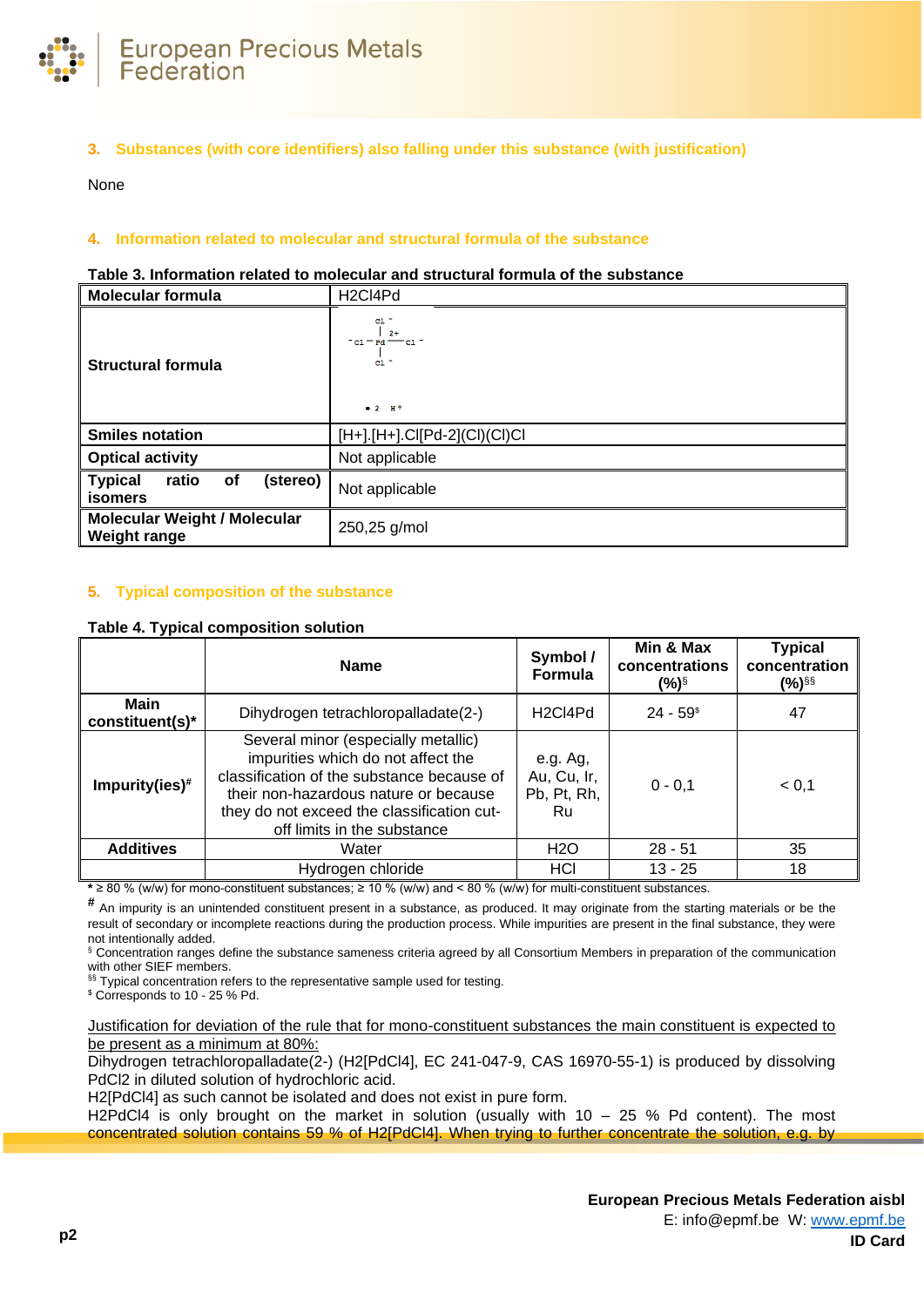

evaporation on a water bath, H2O and HCl starts to evolve. In addition, the H2[PdCl4] hydrolyses to Palladium chloride hydroxide moieties and Palladium dihydroxide.

That means, that an amount of 41 % of solvent, in this case a solution of hydrochloric acid (HCl + H2O), is necessary to preserve the stability of H2[PdCl4]. As this minimum quantity of solvent rather acts as stabilizing agent, it is regarded as an additive and not as a solvent only.

Though its typical concentration is below 80 % (w/w), H2PdCl4 is regarded as mono-constituent substance.

Referring to the example 7.1 (pg 63) of the "Guidance for identification and naming of substances under REACH and CLP", H2[PdCl4] is registered as solution with the lowest concentration of hydrochloric acid solution which guarantees stability of H2[PdCl4]. Hydrochloric acid solution (HCl + H2O) with an upper concentration limit of 41 % is reported as an "Additive" with stabilizing function.

Calculation of the 'typical concentration' values of the legal entity composition based on the analytical information as provided in section 1.4:

H2[PdCl4] is usually put on the market in form of diluted hydrochloric acid solutions.

Therefore, it can be assumed that diluted hydrochloric acid solutions are generally used to generate the analytical information required for section 1.4.

Furthermore, it is being expected that the quantitative analytical information is based on the following parameters:

- Pd content
- content of Free acid or Hydrogen chloride (HCl)
- content of impurities

In order to fulfil ECHA requirements on substance identification, the parameter for diluted solutions as given above must be converted into a legal entity specific composition with the highest known content of H2[PdCl4]  $= 59 \%$  (w/w).

In addition, only the amount of diluted hydrochloric acid (HCl + water) that act both as solvent and as stabilizer may be reported.

To do so, the following information is needed:

| <b>Parameters</b>                | Measured concentration, related to the diluted solution<br>(values from section 1.4) |
|----------------------------------|--------------------------------------------------------------------------------------|
| Pd content                       | Pd <sub>measured</sub> [% (w/w)]                                                     |
| $M W_{Pd} = 106.42$ g/mol        |                                                                                      |
| $MW_{H2PdCl4} = 250.25$ g/mol    |                                                                                      |
| H2[PdCl4] content                | $H2[PdC14] = Pd_{measured}$ [% (w/w)] x 250.25 / 106.42                              |
| Content of Free acid or Hydrogen | $HCl_{measured}$ [% (w/w)]                                                           |
| chloride (HCI)                   |                                                                                      |
| <b>Content of Impurities</b>     | ImpuritieSmeasured [% (w/w)]                                                         |

According to the following scheme, the measured values can be converted into the typical concentrations of the legal entity composition which is based on the highest known content of H2[PdCl4] = 59 % (w/w):

|                                  | <b>Typical concentration(s)</b>                                                                  |
|----------------------------------|--------------------------------------------------------------------------------------------------|
| <b>Constituents</b>              |                                                                                                  |
| H <sub>2</sub> PdC <sub>l4</sub> | 59 [% (w/w)]                                                                                     |
| <b>Impurities</b>                |                                                                                                  |
| minor impurities<br>Several      | Generic   Impurities $_{\text{converted}}$ [% (w/w)] = Impurities $_{\text{measured}}$ [% (w/w)] |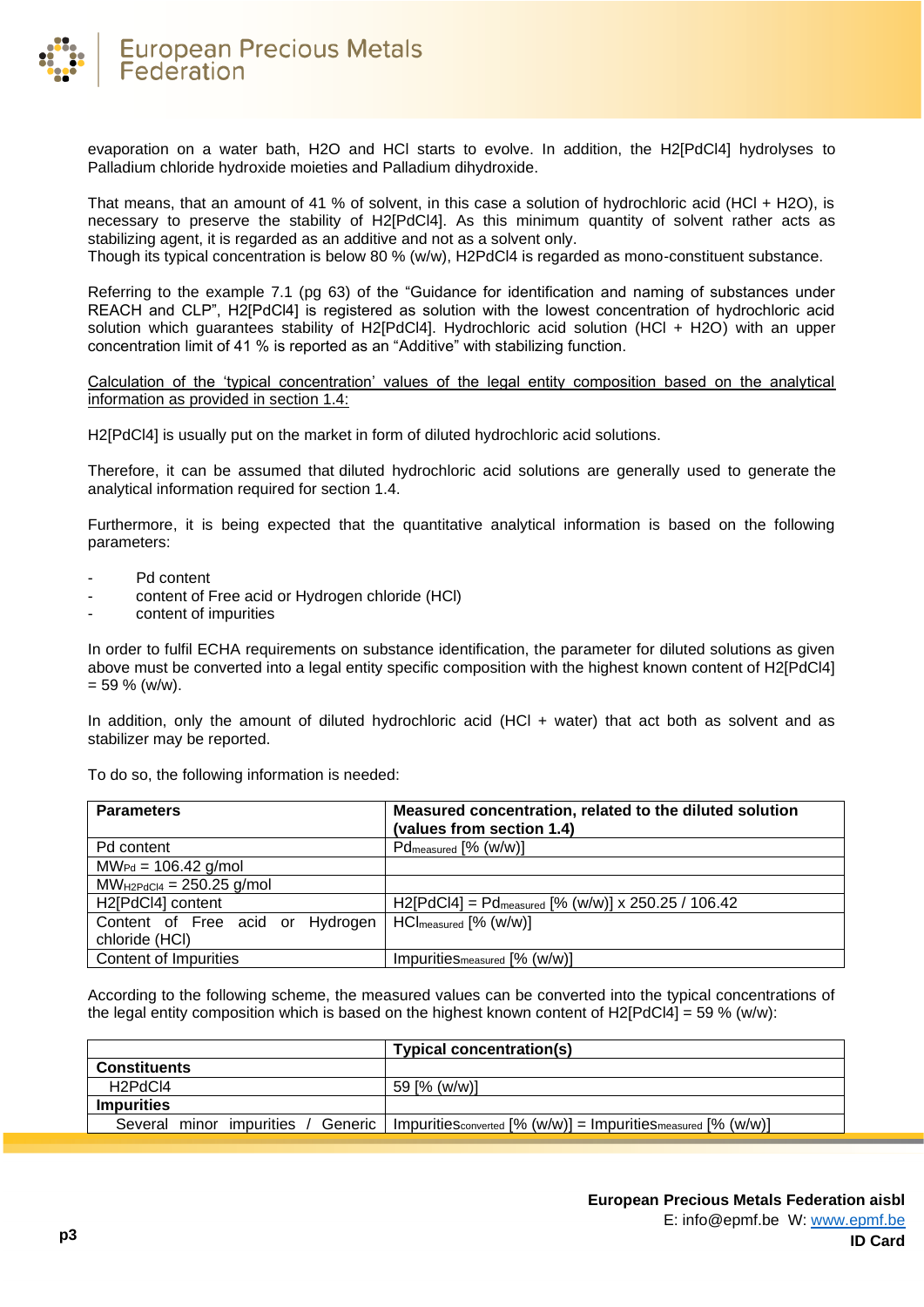

| entry to describe | Remark: as the content of impurities is expected to be £0.1 %<br>(w/w), no further conversion required                                |  |
|-------------------|---------------------------------------------------------------------------------------------------------------------------------------|--|
| <b>Additives</b>  |                                                                                                                                       |  |
| HCI               | $\text{HCl}_{\text{converted}}$ [% $(w/w)$ ] = 59 [% $(w/w)$ ] x $\text{HCl}_{\text{measured}}$ [% $(w/w)$ ] /<br>H2[PdCl4] [% (w/w)] |  |
| Water             | Water <sub>converted</sub> [% (w/w)] = 100 - 59 [% (w/w)] - HCI [% (w/w)] -<br>ImpuritieSmeasured [% (w/w)]                           |  |

The typical concentration values converted this way are to be specified in the legal entity composition, supplemented by the "justification for deviation of the rule that for mono-constituent substances the main constituent is expected to be present as a minimum at 80 %" in the 'Justification for deviations' field.

## **6. Information on appearance, physical state and properties of the substance**

#### **Table 5. Appearance / physical state / properties of the substance in solution\***

| <b>Physical state</b>                                  | Solution                              |  |
|--------------------------------------------------------|---------------------------------------|--|
| <b>Solvent</b>                                         | Diluted hydrochloric acid (H2O + HCl) |  |
| <b>Concentration range of</b><br>substance in solution | $24 - 59 \%$                          |  |
| pH (range) of the solution                             |                                       |  |
| <b>Excess acid</b>                                     | HCI 0-10%                             |  |
|                                                        | .<br>.                                |  |

**\*** For liquid substances (solvent cannot be separated from substance without changing the identity of the substance) and not for mixtures, suspensions, and other non-substance forms in which the substance is manufactured and/or imported under REACH. \$ Corresponds to 10-25 % Pd.

## **7. Analytical data**

Annex VI of REACH requires the registrant to describe the analytical methods and/or to provide the bibliographical references for the methods used for identification of the substance and, where appropriate, for the identification of impurities and additives. This information should be sufficient to allow the methods to be reproduced.

## **Table 6. Analytical methods for identification of the substance**

| <b>Parameter / Method</b>                  | <b>Recommended for</b><br>substance identification<br>and sameness check | <b>Applicable</b> | Not applicable or<br>not recommended |
|--------------------------------------------|--------------------------------------------------------------------------|-------------------|--------------------------------------|
| <b>Elemental analysis</b>                  |                                                                          |                   |                                      |
| ICP (ICP-MS or ICP-OES)                    | X                                                                        |                   |                                      |
| Atomic absorption<br>spectroscopy (AAS)    |                                                                          |                   |                                      |
| Glow discharge mass<br>spectrometry (GDMS) |                                                                          |                   |                                      |
| <b>Molecular analysis</b>                  |                                                                          |                   |                                      |
| Infrared (IR) spectroscopy                 |                                                                          |                   |                                      |
| Raman spectroscopy                         | х                                                                        |                   |                                      |
| <b>Mineralogical analysis</b>              |                                                                          |                   |                                      |
| X-Ray Fluorescence (XRF)                   |                                                                          |                   | X                                    |
| X-Ray Diffraction (XRD)                    |                                                                          |                   | X                                    |
| <b>Morphology and particle sizing</b>      |                                                                          |                   |                                      |
| Electron microscopy (SEM,<br>TEM, REM)*#   |                                                                          |                   |                                      |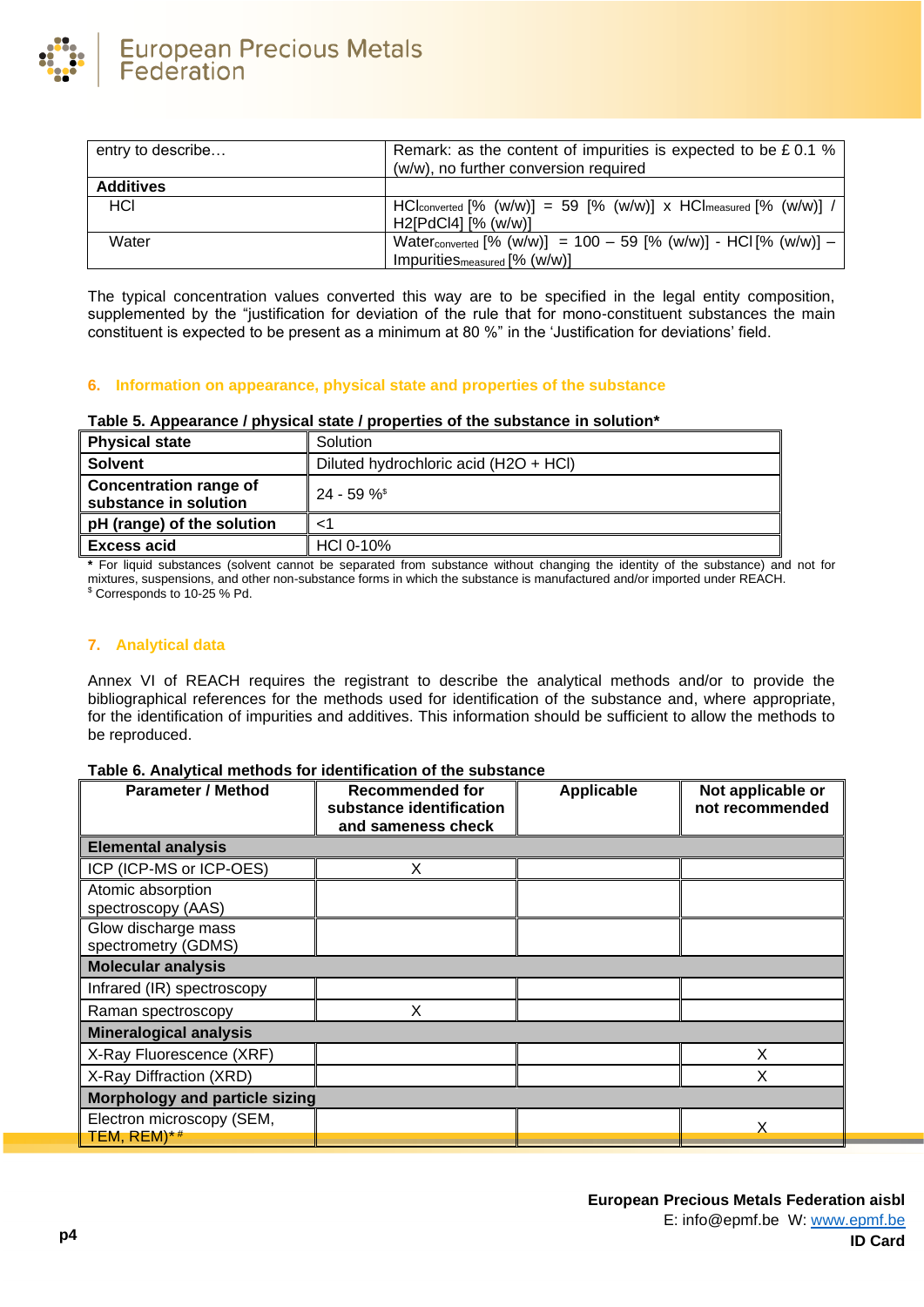

| Laser diffraction*#                                    |  |  |  |
|--------------------------------------------------------|--|--|--|
| Particle size by other means<br>(e.g. sieve analysis)# |  |  |  |
| Surface area by N-BET*#                                |  |  |  |
| <b>Other</b>                                           |  |  |  |
|                                                        |  |  |  |

\* Analytical techniques particularly (but not exclusively) relevant for nanomaterials.

# The choice of the technique for particle size depends on the size of the material as manufactured/imported/placed on the market/use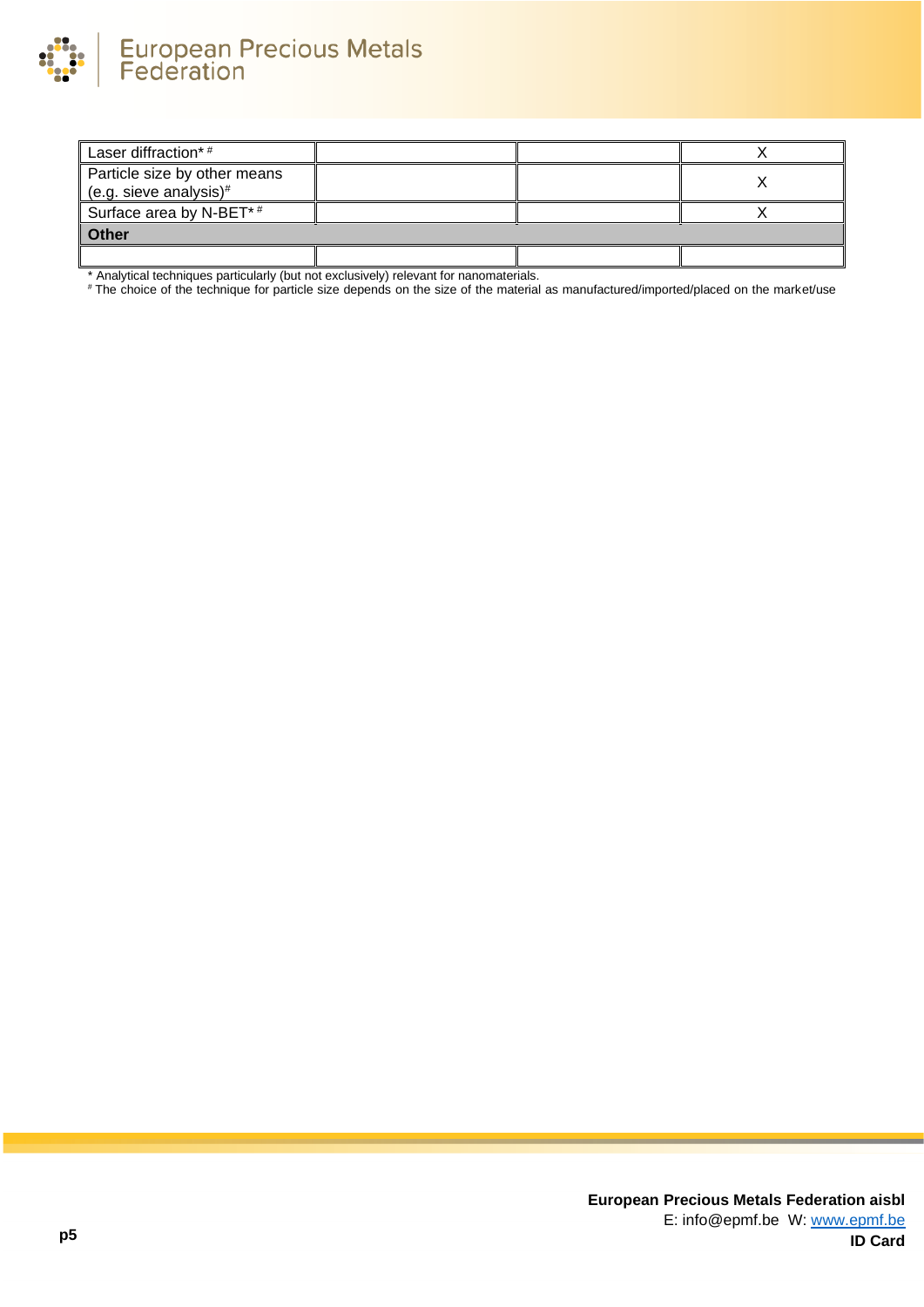

## **8. Lead Registrant**

Heraeus Precious Metals GmbH & Co. KG (Germany) is the Lead Registrant for Dihydrogen tetrachloropalladate(2-). The EPMF will provide support to the Lead Registrant as laid down in the EPMF Agreement.

## **9. REACH Strategy**

The table below presents the overall Registration Strategy for Dihydrogen tetrachloropalladate(2-) based on the information available to the EPMF by the date given above on the document.

The Registration Dossier will be prepared for the highest substance status (information requirements associated to a substance or Article 10 Registration being higher than an intermediate handled under strictly controlled conditions or Article 17 or 18 one) and associated tonnage band.

The recap below therefore reflects the scope of work of the EPMF for Dihydrogen tetrachloropalladate(2-) and sets the minimum and maximum set of information that has been gathered and/or produced when preparing the Registration Dossier for Dihydrogen tetrachloropalladate(2-) as described in this ID Card. If higher information requirements are necessary, these can be included in the Registration dossier (if EPMF is made aware of these additional requirements in-time) as an update to the already submitted dossier.

| Item                            | <b>Description</b>                                                                                                                                                                                                                                    |  |
|---------------------------------|-------------------------------------------------------------------------------------------------------------------------------------------------------------------------------------------------------------------------------------------------------|--|
| <b>REACH category</b>           | Mono-constituent substance                                                                                                                                                                                                                            |  |
| <b>Highest status</b>           | Substance                                                                                                                                                                                                                                             |  |
| <b>Highest tonnage band</b>     | 10-100 $t/a$                                                                                                                                                                                                                                          |  |
| <b>Information requirements</b> | Available / Existing + Annex VII + Annex VIII                                                                                                                                                                                                         |  |
| <b>Existing classification*</b> | Met. Corr. 1 (H290)<br><b>Acute Tox. 4 (H302)</b><br>Skin Corr 1A (H314)<br>Skin Sens 1A (H317)<br>Eye Dam. 1 (H318)<br>Aquatic Acute 1 (H400) (M-factor 100)<br>Aquatic Chronic 1 (H410) (M-factor 10)<br>EUH071: Corrosive to the respiratory tract |  |
| <b>Registration deadline</b>    | 2018                                                                                                                                                                                                                                                  |  |

**Table 7. REACH strategy for the substance (basis for REACH Registration preparation)**

**\*** For the pure form, as in the REACH registration dossier

## **10. Scope of the Registration Dossier**

The uses included in this Registration Dossier are listed on the [EPMF website.](https://www.epmf.be/)

# **11. Analytical reference information**

Below the results of Raman analysis of a reference sample used for testing.

Spectrometer: Bruker RFS 100/S Laser: NdYAG 1064 nm Spectral range: 3500 – 50 cm-1 Resolution: 2 cm-1 Scans: 300 scans Temperature: ambient Sample preparation: liquid phase (water), glass vail, closed